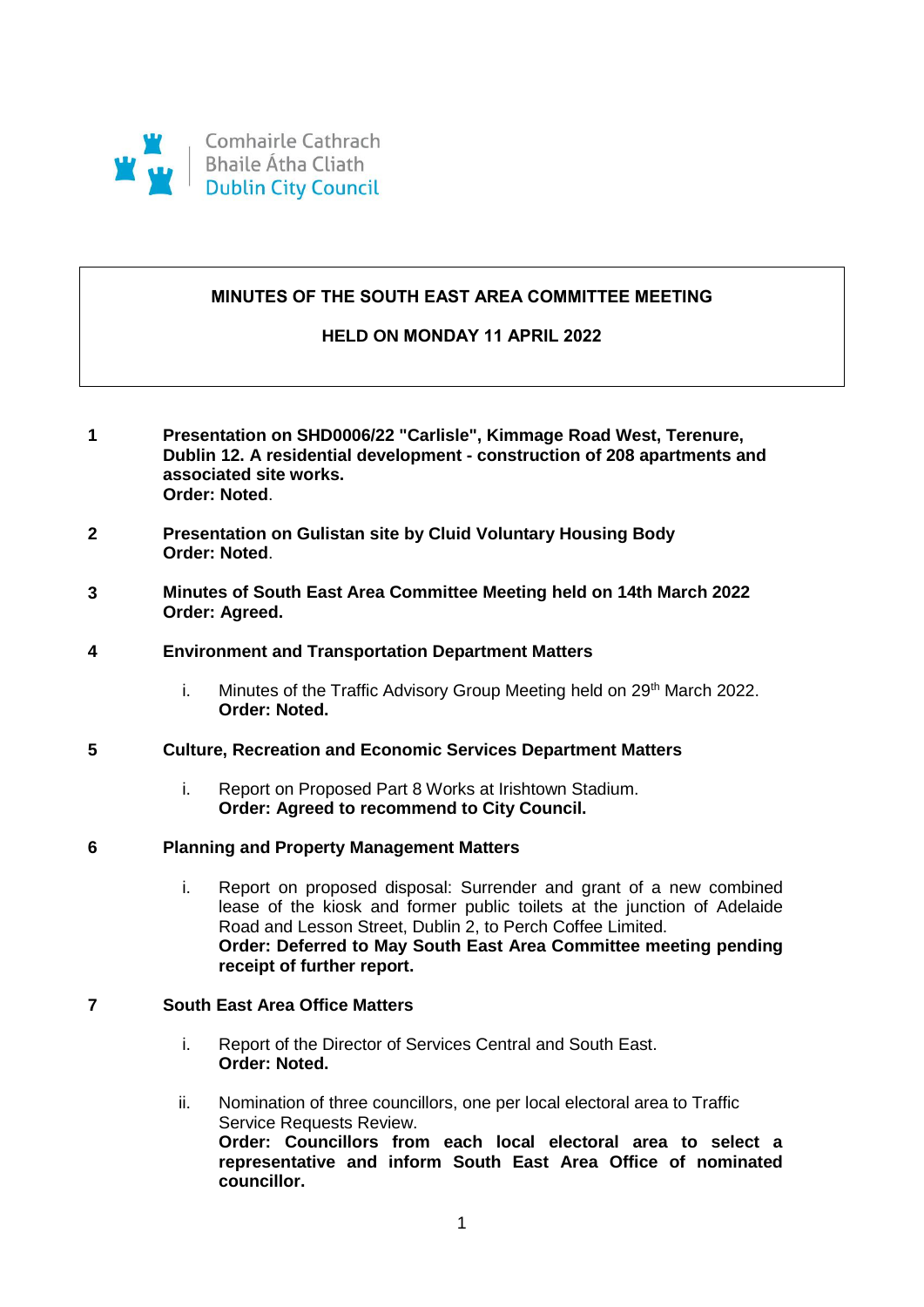#### **8 Motions**

### **Motion 1 from Councillor Mary Freehill**

That the Traffic Department urgently erect bollards at the entrance to Kimmage Grove. In the meantime, that the clampers be requested to visit this site on a very regular basis nightly because of illegal parking that is hindering access to this estate.

#### **Order: Report to Councillor.**

#### **Motion 2 from Councillor Mary Freehill**

The current state of Leinster Road is dangerous for cyclists and pedestrians and is very unsightly. That the Manager sets out what powers the council can use to ensure that Irish Water reinstate Leinster Road, Rathmines following renewal of water pipes. Furthermore that the Cleansing Department add Leinster Road to their list now that work has been completed.

# **Order: Report to Councillor.**

#### **Motion 3 from Councillor Dermot Lacey**

Noting the appalling state of the footpath in the vicinity of Vergemount, Clonskeagh Road and Vergemount Park this committee requests the Manager to immediately have these examined with a view to a serious upgrade of same and an immediate repair of the particularly poor work at the junction of Vergemount Park and Clonskeagh Road.

# **Order: Report to Councillor.**

#### **Motion 4 from Councillor Mary Freehill**

That this committee contact the NTA regarding the shortage of buses on the Harold's Cross route into town in morning rush hour. Residents of the area are unable to get a bus into town to work as the buses are full when they arrive in Harold's Cross. Furthermore, we would like to discuss why more buses don't use the Clanbrassil Street route into town and to explain why Rathmines Rathgar and Terenure areas are still deprived of a bus service to St. Stephen's Green. **Order: Report to Councillor.**

#### **Motion 5 from Councillors Tara Deacy and Deirdre Conroy**

That this committee support an urgent investigation regarding the speed and behaviour of traffic on the stretch of the lower Crumlin Road between Sundrive Road and the Grand Canal (Dolphin's Barn Bridge / Parnell Road) and that action be taken to address the ongoing serious concerns of residents and children/young people using the various facilities in this area.

There have been a number of serious collisions on this stretch in recent times and a review carried out by DCC in 2018 did not allow for any measures to be put in place.

This stretch of road is chiefly residential in nature, it is also home to three different schools (Loreto Senior Primary School / Scoil Mhuire Óg and Loreto Junior Primary School) a busy sports ground - Dolphin Park which is used by two growing GAA clubs and almost a dozen local schools, a youth club - Clay Youth Project, Dolphins Barn Fire Station and the densely populated residential complex of Seagull House.

Residents have identified a number of measures that may help, can some or all of these be considered this time round:

- proper analysis of traffic and pedestrian activity at this location
- reduction in speed limit to 30kmph
- traffic calming measures including visual obstacles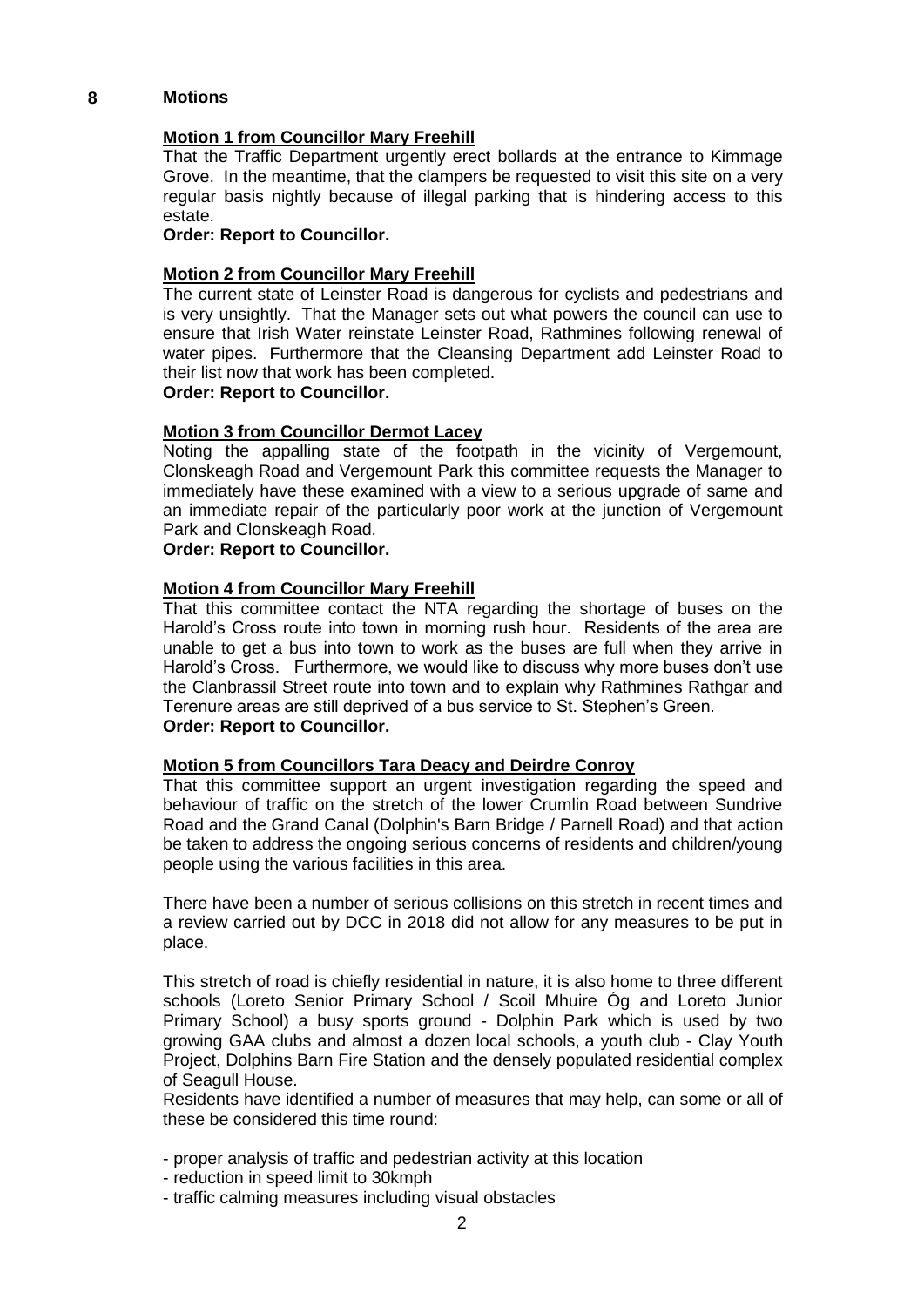- road narrowing
- yellow box outside Dolphin Park
- protected cycle lanes
- speed reader
- lollipop people on Crumlin Road side of Loreto at school times.

- school zone pencil bollards should be installed at the end of the laneway where the Junior School enters the Loreto grounds.

# **Order: Report to Councillor.**

#### **Motion 6 from Councillor Mary Freehill**

That we be given a date for the unveiling of the plaque to be inserted on the last remaining bollard from the Swan River in Rathmines which is now a protected structure. This issue has been on the agenda for well over a year. **Order: Report to Councillor.**

# **Motion 7 from Councillor Mary Freehill**

That we receive an up to date explanation regarding Terenure Library. The last report given was that the title was being tidied up by the Law Dept., this is necessary in order to proceed with work on the library which was agreed in 2017. **Order: Report to Councillor.**

#### **Motion 8 from Councillor Dermot Lacey**

This Committee requests a report on what measures can be taken to install safe cycling along the Merrion Road particularly the stretch from Ailesbury Road to the Booterstown to connect with the works being undertaken by Dun Laoghaire Rathdown County Council.

# **Order: Report to Councillor.**

# **Motion 9 from Councillor Deirdre Conroy**

This committee requests that Palmerston Park be funded for restoration of its original built and landscape features, in tandem with the proposed 'expensive provision' of tea rooms within the historic park of 1894.

There is a comprehensive observation provided by Richview Residents' Association which has been submitted to the Conservation Department at DCC and the Parks Department in relation to Planning Reference 3267/22 Part 8 application.

Original build features are in a very bad state of repair, namely the following:

- **•** Shelter
- Rockwork Pond and Railings
- Entrances perimeter and central railings
- Footpaths
- Benches and their groupings
- **Order: Report to Councillor.**

**Order: Report to Councillor.**

#### **Motion 10 from Councillor Claire Byrne**

That this Area Committee calls on the Area Manager to find further solutions to address the ongoing issue of businesses in Temple Bar leaving bins out on the streets all day every day.

### **Order: Report to Councillor.**

#### **Motion 11 from Councillor Claire Byrne**

That this Area Committee calls on the Area Manager to actively progress the shared bin trials planned for Portobello.